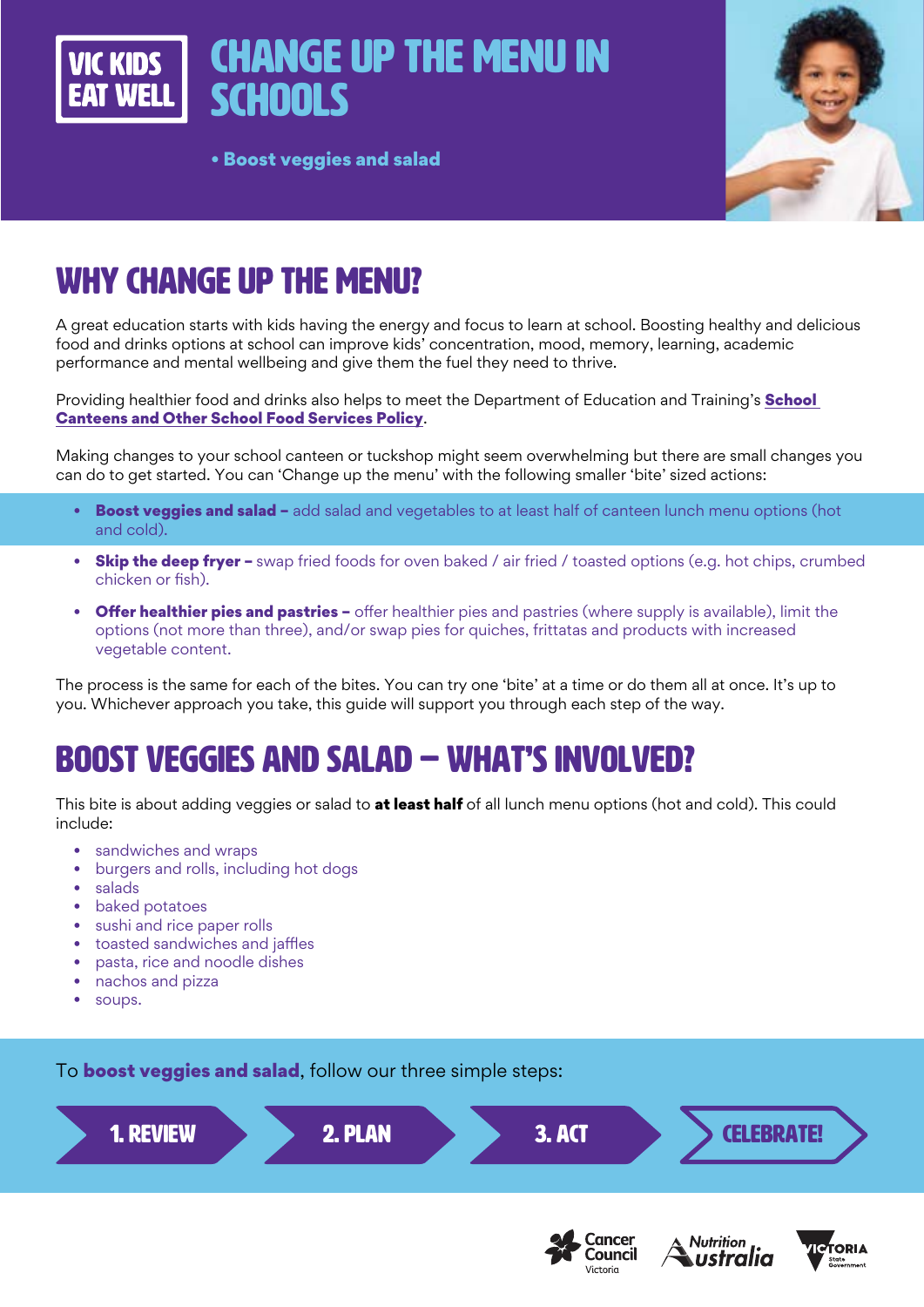

### STEP ONE: REVIEW

Start by reviewing how many lunch options are currently on offer in your canteen or your external food service if you don't have an on-site canteen.

Count how many include vegetables or salad. You should count those that include at least one vegetable or salad ingredient. Vegetables and salad include:

- fresh, frozen, canned (drained) or cooked vegetables (e.g. carrot, corn, pumpkin)
- leafy greens
- potato
- dry, canned or cooked beans or legumes (e.g. kidney beans, chickpeas or lentils).

Do not count garnishes or condiments as a vegetable (such as parsley on top of nachos, tomato sauce on a hot dog, spinach-flavoured pasta or tomato sauce/pasta sauce on a pizza base with no other vegetables included).





#### STEP TWO: PLAN

The next step involves planning how you will make the changes.

Try these simple ways to add vegetables and salad to popular lunch options.

| <b>Lunch options</b>                   | <b>Ideas for adding more veggies</b>                                                                                                                                               |
|----------------------------------------|------------------------------------------------------------------------------------------------------------------------------------------------------------------------------------|
| Sandwiches, wraps,<br>rolls or burgers | Include a few salad ingredients such as lettuce, tomato, onion, beetroot, grated carrot, roast<br>pumpkin or capsicum.                                                             |
| <b>Nachos</b>                          | Add tomato salsa, kidney beans or Mexican beans, corn kernels, capsicum, and/or spinach.                                                                                           |
| Salads                                 | Add more salads to the menu such as warm chicken salad, garden salad, Greek salad, roast<br>vegetable salad, or pumpkin, beetroot and feta salad.                                  |
| Skewers/kebabs                         | Serve chicken tenders or beef skewers with a side of vegetables (e.g. a cob of corn) or salad or add<br>some vegetables to the skewers like capsicum.                              |
| Curry                                  | Offer vegetarian options such as pumpkin and chickpea and serve with brown rice or flatbread.                                                                                      |
| Soups, casseroles or<br>pasta dishes   | Offer vegetable-based soups in winter with a bread roll. Add grated carrot and zucchini to pasta<br>sauces such as Bolognese or add a small side salad to a hot dish like lasagne. |
| Sushi                                  | Choose or make sushi options that include vegetables like cucumber, avocado or carrot.                                                                                             |
| Rice paper rolls                       | Offer vegetable-based options - ones that include grated carrot, zucchini or shredded cabbage.                                                                                     |
| Vegetarian dishes                      | Add in some hot vegetarian options such as vegetarian pizza, baked potatoes or vegetable lasagne.                                                                                  |







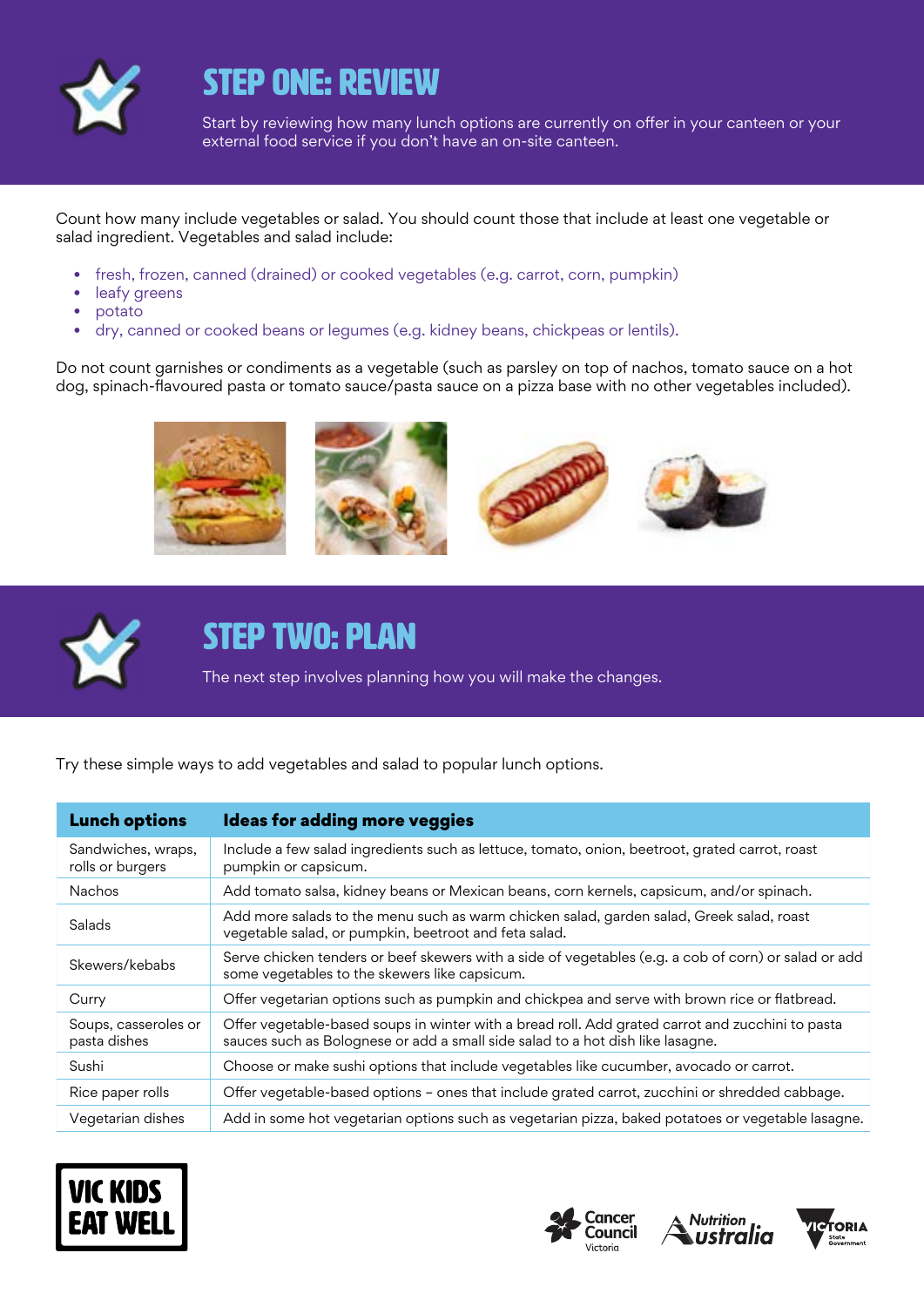

Find out where your school buys its lunch options. It could be a local distributor, wholesaler or supermarket. If it is a local distributor or wholesaler contact them to discuss and determine healthier options the school can purchase.

- If there is a contract or agreement in place, discuss with the supplier what flexibility there is and how healthier options could be included in the existing contract.
- If the contract is set, you might need to wait to influence the contract when it comes time for renewal. Or consider using a different supplier that can offer the options you want.
- When ordering try to look for the product description or ingredients list to see whether the item has any vegetables and choose options that feature more than one vegetable, if possible.

### Preparing for change

Look for ways to engage your school community in making changes. Take opportunities to talk to families, staff, students, canteen staff and volunteers to get a sense of the 'appetite' for change and the best way to introduce changes. Involve the Parents and Friends Association, School Council, Sustainability Club or Wellbeing Committee if there is one. You can make changes all at once or use a gradual approach:

All at once involves making the changes overnight or all in one go. An ideal time to do this is at the beginning of a new school year or term. This is the quickest approach and usually works best if you are only introducing a few changes and when you know there is good support for change.

A gradual approach gives students more time to get used to the changes and an opportunity to try alternative options. It is often the more readily accepted option if you need to make lots of changes. There are three ways you could take a gradual approach:

- 1. Add frozen diced vegetables to commercial pasta meals before heating.
- 2. Top commercial pizzas like cheese and pepperoni with vegetables like capsicum, spinach and mushrooms before cooking.
- 3. Add a side salad to a hot dish.









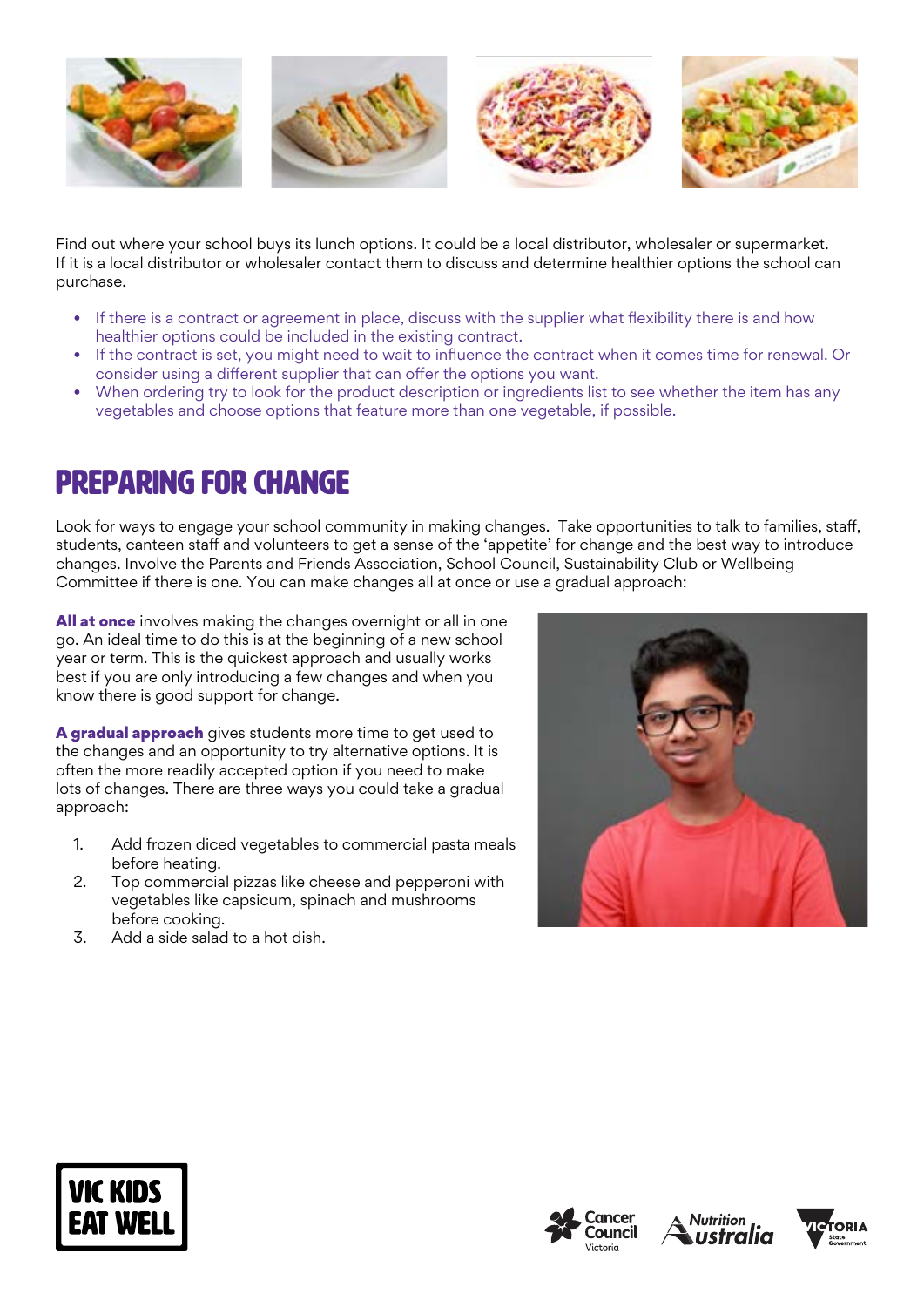

#### STEP THREE: ACT

Now you've done all the groundwork, it's time to put it into action.

#### Here's a great example of boosting veggies and salad.

Vic Kids' College (P–12) reviewed the hot and cold lunch options on their canteen menu and found that only 38% (eight out of 22) of the options available included vegetables (see menu below, options without vegetables are highlighted in red). Next, they identified ways to add in more vegetables and salads to their canteen menu, so that at least half (50%) of the lunch menu has vegetables or salad. Vic Kids' College decided to make changes to their hot and cold lunch options.

| <b>Lunch Choices Menu BEFORE</b>                            | Price (\$) |  |
|-------------------------------------------------------------|------------|--|
| <b>Hot Foods</b>                                            |            |  |
| <b>Burgers and rolls</b>                                    |            |  |
| Hot dog with tomato sauce                                   |            |  |
| Hot chicken and gravy roll                                  |            |  |
| Beef burger with lettuce, tomato, beetroot and BBQ<br>sauce |            |  |
| Cheeseburger with beef, cheese and tomato sauce             |            |  |
| Pizza                                                       |            |  |
| Margarita pizza                                             |            |  |
| Cheese and pepperoni pizza                                  |            |  |
| Hawaiian pizza                                              |            |  |
| Pasta / Rice / Noodle dishes                                |            |  |
| Beef lasagna                                                | 3.00       |  |
| Macaroni cheese                                             |            |  |
| Fried rice with ham                                         |            |  |
| Butter chicken with rice                                    |            |  |
| Cold Foods                                                  |            |  |
| <b>Salads</b>                                               |            |  |
| Chicken Caesar salad                                        |            |  |
| Garden salad                                                |            |  |
| Sandwiches and wraps                                        |            |  |
| Cheese toasties                                             |            |  |
| Vegemite sandwich                                           |            |  |
| Egg and lettuce sandwic                                     |            |  |
| Roast chicken and cheese sandwich                           |            |  |
| Ham and cheese sandwich                                     |            |  |
| Salad wrap                                                  |            |  |
| Chicken sweet chilli wrap with lettuce,<br>tomato, and mayo |            |  |
| Sushi                                                       |            |  |
| Tuna and avocado sushi                                      |            |  |
| Crispy chicken sushi                                        |            |  |

| <b>Lunch Choices Menu AFTER</b>                                              | Price (\$) |  |
|------------------------------------------------------------------------------|------------|--|
| <b>Hot Foods</b>                                                             |            |  |
| <b>Burgers and rolls</b>                                                     |            |  |
| Hot dog with tomato sauce                                                    |            |  |
| Hot chicken and gravy roll                                                   |            |  |
| Beef burger with lettuce, tomato, beetroot and BBQ<br>sauce                  |            |  |
| Cheeseburger with beef, cheese and tomato sauce                              |            |  |
| Veggie burger with lettuce, cheese and<br>chutney                            |            |  |
| Pizza                                                                        |            |  |
| Margarita pizza                                                              |            |  |
| Supreme pizza with pepperoni, cheese,<br>capsicum, spinach, onion and olives |            |  |
| Hawaiian pizza                                                               |            |  |
| Pasta / Rice / Noodle dishes                                                 |            |  |
| Beef lasagna with a side garden salad                                        | 3.00       |  |
| Macaroni cheese                                                              |            |  |
| Fried rice with ham                                                          |            |  |
| Pork stir-fry with Singapore noodles                                         |            |  |
| Pumpkin and chickpea curry with rice                                         |            |  |
| <b>Cold Foods</b>                                                            |            |  |
| Salads                                                                       |            |  |
| Chicken Caesar salad                                                         |            |  |
| Garden salad                                                                 |            |  |
| Sandwiches and wraps                                                         |            |  |
| Cheese, tomato and spinach toasties                                          |            |  |
| Vegemite sandwich                                                            |            |  |
| Egg and lettuce sandwich                                                     |            |  |
| Roast chicken and cheese sandwich                                            |            |  |
| Ham, cheese and tomato sandwich                                              |            |  |
| Salad wrap                                                                   |            |  |
| Chicken sweet chilli wrap with lettuce,<br>tomato, and mayo                  |            |  |
| Sushi                                                                        |            |  |
| Tuna and avocado sushi                                                       |            |  |
| Crispy chicken sushi                                                         |            |  |
| Rice paper rolls                                                             |            |  |
| Tofu, carrot and avocado                                                     |            |  |
| Chicken, carrot and cucumber                                                 |            |  |







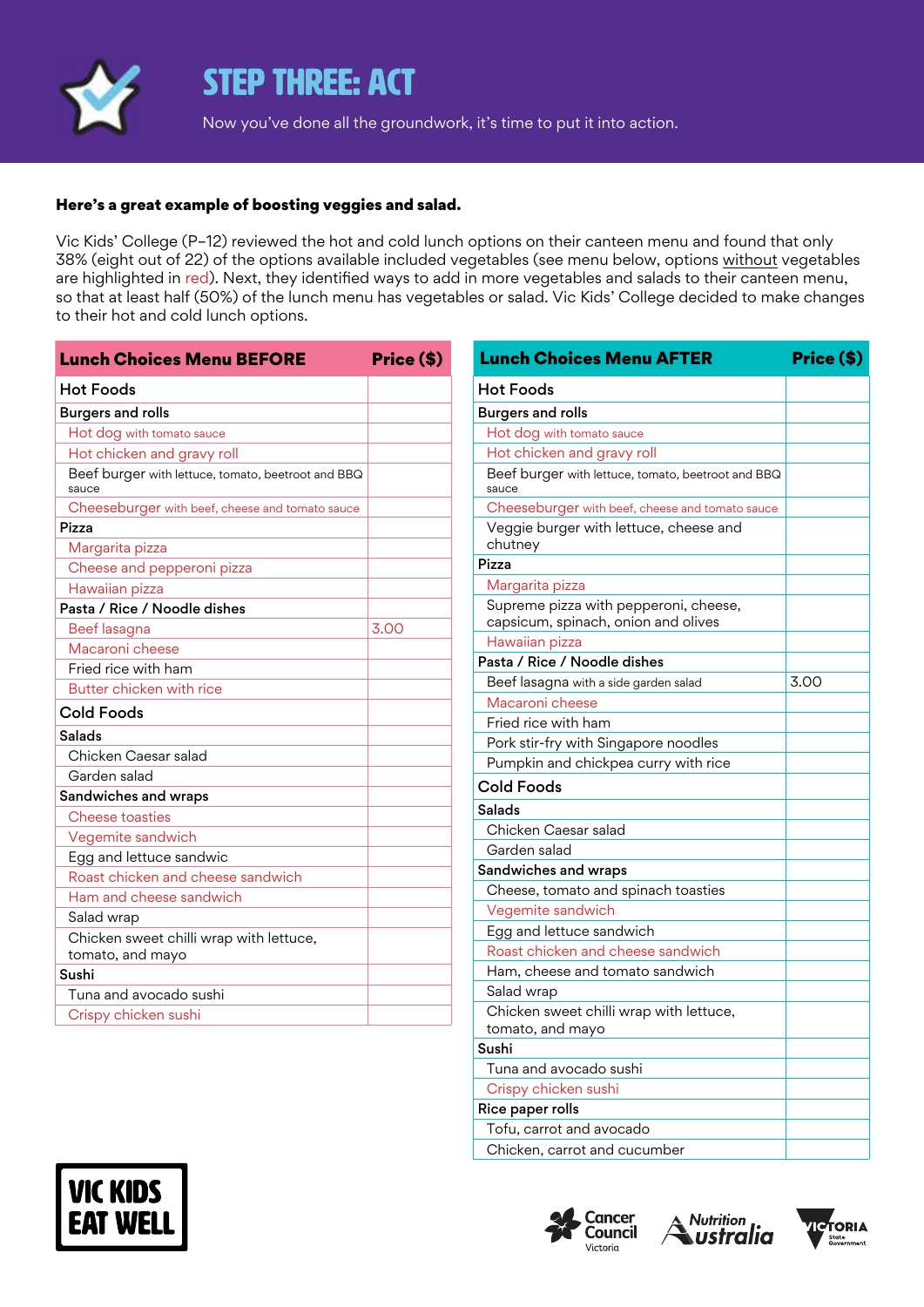

### STEP THREE: ACT

Now you've done all the groundwork, it's time to put it into action.

#### SUPPORTING SUCCESS

Think about the ways you can promote your new healthy options through the way they are placed, priced and promoted. You are more likely to have success by:

- placing the meals containing vegetables or salad in more prominent positions
- promoting the meals containing vegetables or salad in meal deals with healthier drink options e.g. chicken and salad wrap and flavoured mineral water (no sugar) for \$6
- pricing healthier meals competitively so they are the cheaper choice consider lowering the price of healthier options or increasing the price of less healthy options
- promoting the benefits of healthier options through newsletters and other regular communication channels
- getting students involved in promoting the changes by designing posters, menus, promotions, competitions and labelling.



Remember, this is just one of the 'bites' you can do to change up the menu. Check out 'Offer healthier pies and [pastries'](https://www.vickidseatwell.health.vic.gov.au/resources) and ['Skip the deep fryer'](https://www.vickidseatwell.health.vic.gov.au/resources).